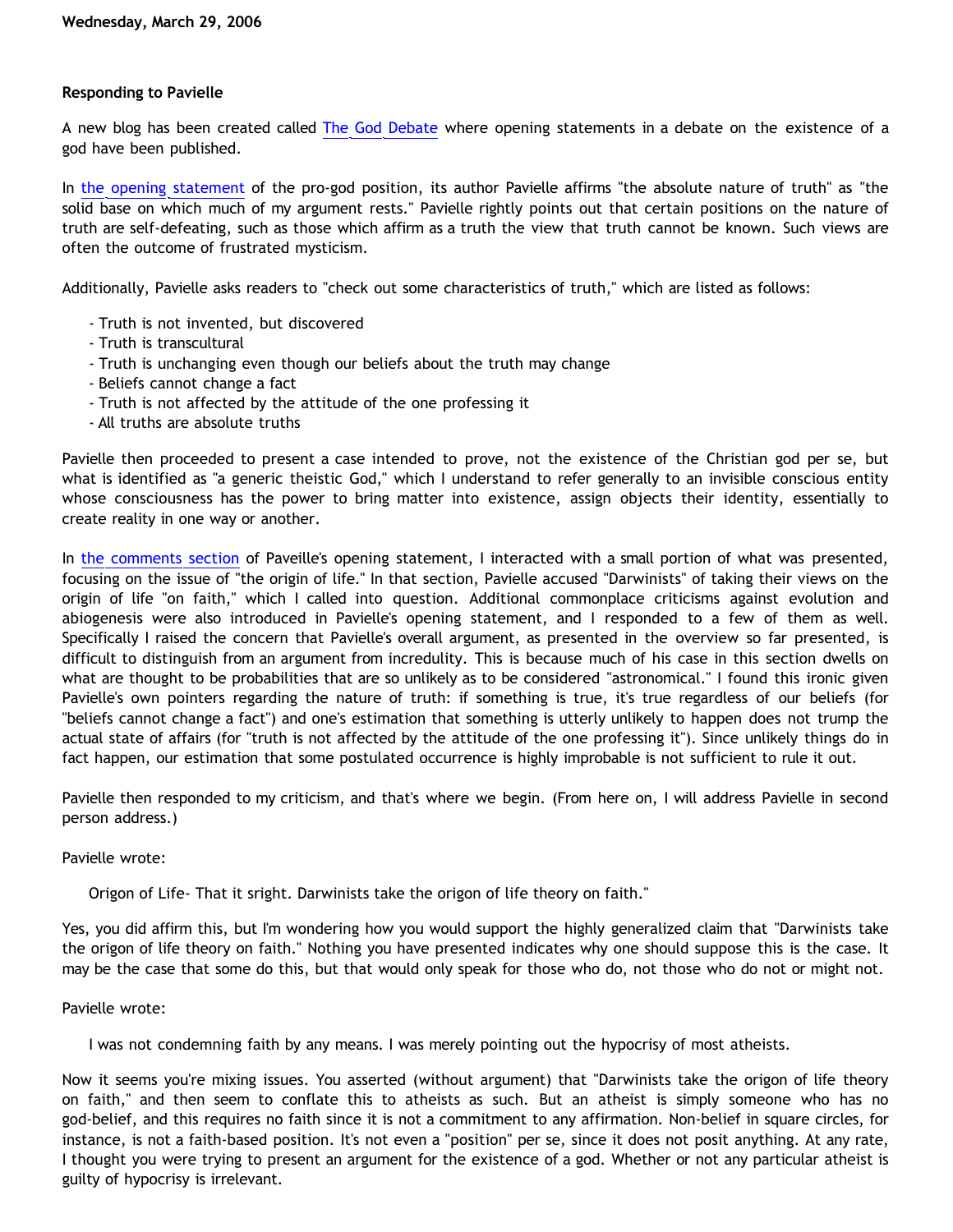#### Pavielle wrote:

They take certain things on faith, but then mock those who have faith in God.

I'd like to see an example of this, in the words of card-carrying "Darwinists" themselves. Specifically an example showing that they "take the origon of life theory on faith" and then ridiculing others for accepting views on the basis of faith.

Pavielle wrote:

Deduction must be used of course. As for explenations, I believe that is what I am trying to do right now. Both theists and atheists should be able to logically explain their stance.

Fair enough. Let's proceed.

## Pavielle wrote:

the mathematical probablility of biogenesis is astronomically low.

Low probability is ultimately irrelevant. The mathematical probability of the bullet fragment hitting James Tague on his cheek in Dallas on November 22, 1963 was also "astonomically low," and yet it happened. Probability assessment is fine for estimating future outcomes. But if something happened, it happened regardless of the odds. Again, truth is absolute, right?

## Pavielle wrote:

And there is little evidence that supports it. You say there is some, but did not actually mention any. Until you bring it in, there is no evidence to support biogeneis in this debte.

Just by saying that "there is little evidence that supports it" suggests that you are already aware that at least some evidence which supports it exists. But to clarify my position (since I am not here to argue in defense of abiogenesis per se; others are far more able than I am on this matter), let me just say this. I'm open to supposing that abiogenesis occurred, and I'm also open to supposing that life has always existed. If it's the case that abiogenesis occurred, and we learn this is the case, I'm open to accepting that as truth. If it is discovered that life has always existed, then if that's true, it's true. This is to say that it is a curiosity, but it is not an important issue in my worldview. Life exists. That's a fact, and that's something I need to deal with an act on. How it "got here" is rather moot to me. But I will also mention that I see no good reason to suppose that life is the creation of an invisible magic being which has the power to turn its wishes into reality at will. Where you say that you don't have enough faith to be an atheist (as if non-belief in invisible magic beings were a product of faith; it's not), *I'm too honest to be a theist*.

# Pavielle wrote:

A single cell is considered the simplest lifeform by all scientists. Virus particularly. Simple life exists today and it cannot be made any simpler. Biochemists have proved this. It couldn't exist now, and it couldn't have existed a long time ago.

Can you explain how you know that, just because it's supposed that "it couldn't exist now" (based only on what we know now), it also "couldn't have existed a long time ago"? I'm sure you're aware that scientists are generally open to new discoveries (especially if they make these discoveries themselves). What conclusively rules out the supposed possibility that at some time in the distant past there existed some life form, which may now be extinct for all we know, and which was even simpler than the single-celled organisms we currently consider to be the simplest life forms? Again, I'm not claiming there was such a thing. But I see that you are claiming there could not have been such. Should scientists go into the field of paleo-biological research with the assumption that organisms less complex than the life forms currently considered to be the simplest in existence could not have existed? What would drive such an assumption? A confessional investment in a religious devotional program? Is that responsible science? Is that openness to absolute truth?

#### Pavielle wrote:

It woulnd't have functioned and therefore would not have evolved. Hard knocks for evolution.

And yet below, we'll find that the concern for simplicity vs. complexity in nature is really a moot issue after all.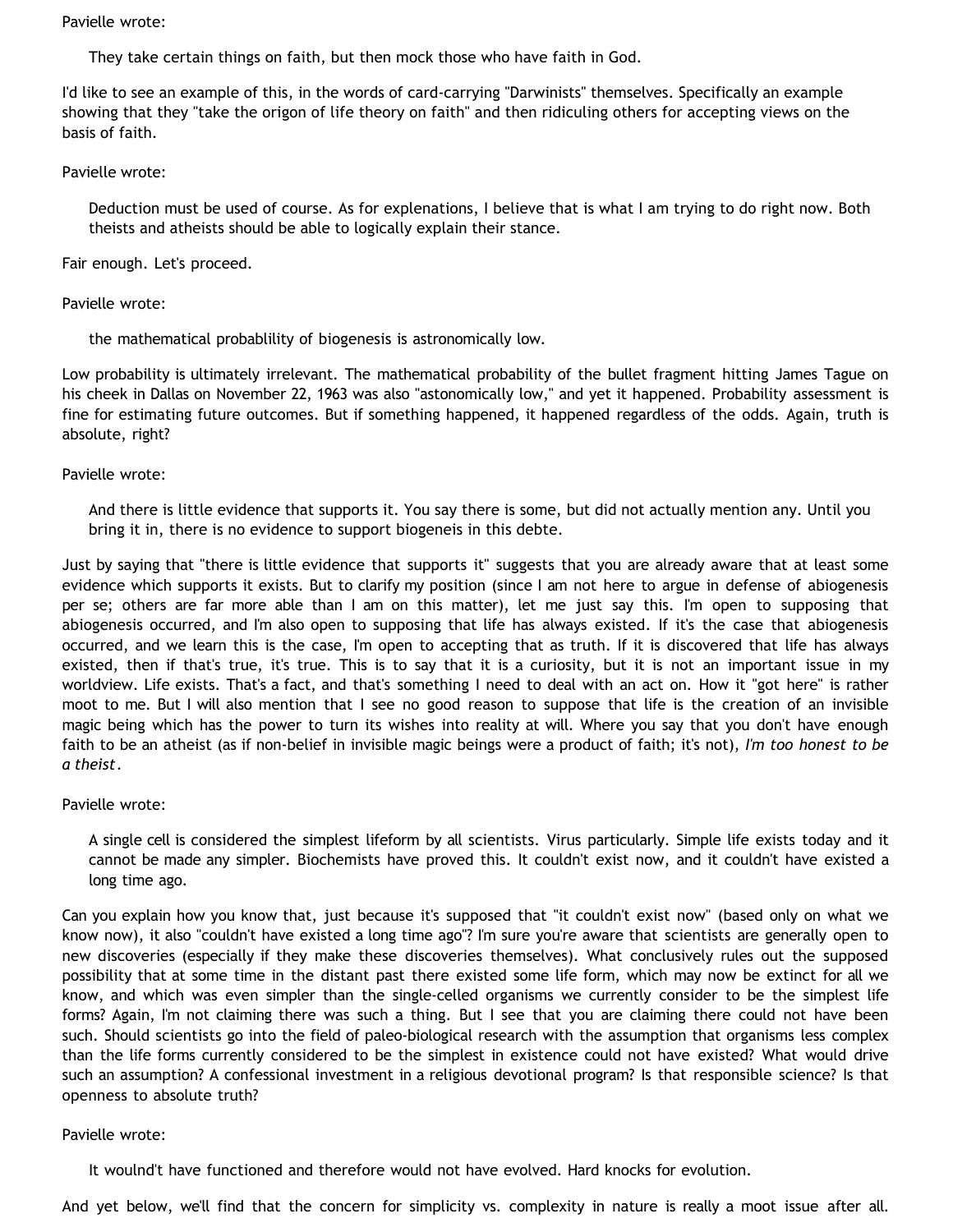Again, if evolution took place, it took place, whether we find it incredible or not.

Pavielle wrote:

And you make a good point in my favor by saying that even non-organic molecules aren't simple. That decreases the chances that they would develop naturally.

I think you missed my point then. Recall what you had written:

Even the earliest organisms would have had the equivalent of 100,000 encyclopedias of information stored in them!

But if this is the case with non-organic molecules as well, then the concern for simplicity may in fact be nothing more than a chimera after all. If nature, in the form of both organic and non-organic compounds, is info-packed, then highlighting the (unargued) supposition that "the earliest organisms would have had the equivalent of 100,000 encyclopedias of information stored in them" loses its power to impress. Indeed, simply because some article of fact is by itself impressive does not constitute an argument securing desired conclusions.

Pavielle wrote:

Incredulity? You think my argument is based on that? Incedulity is an emotion. My argument is based on mathematical probabilities. And since the attittude of the person does not affect the truth (As you so aprtly reeaffirmed) then your attitude does not affect such probabilities.

From what I can tell, your argument seeks to employ mathematical probabilities to secure the view that things are so unlikely that they are beyond reasonable credibility. That's the overwhelming impression that I walked away with when I read it.

Pavielle wrote:

Okay: You want an exact definiton of the Principle of Uniformity. Here it is.

Yes, it would be beneficial for your argument to inform it with some indication of what you take to be its key principles. Recall what you had written:

The Principle of Uniformity suggests that such complexity of life could not have evolved without guidance.

So as I look through your (unattributed) definitions of the principle of uniformity, I'll be looking specifically to see how they might "suggest" that complex life forms "could not have evolved without guidance." By 'guidance' I am supposing you have in mind some consciously directed oversight administered by some (presumably \*living\*) entity which deliberately sought to bring about the current state of affairs on earth (a planet teeming with diverse life forms) as a desired outcome. If you meant something fundamentally different (i.e., some natural process which did not involve a form of consciousness directing outcomes), then you may want to clarify this in future statements.

Pavielle wrote:

The principle of uniformity or the 'The Principle of Uniformity of Nature' postulates that the laws of nature discovered on Earth apply throughout the universe.

It's not clear to me how this rendition of "the Principle of Uniformity of Nature… suggests that such complexity of life could not have evolved without guidance."

Pavielle wrote:

A stronger Uniformity principle is that the laws of event causation have remained constant throughout time (uniformitarianism) as well as applying everywhere in the 'modern' universe. For instance, the idea in Physics that there has been no change in the fine-structure constant since the Big Bang.

Again, it's not clear how this "suggests" some form of "guidance," as I understand this term to mean.

Pavielle wrote:

There is also another definition that the Principle of Uniformity states that nothing that is now impossible in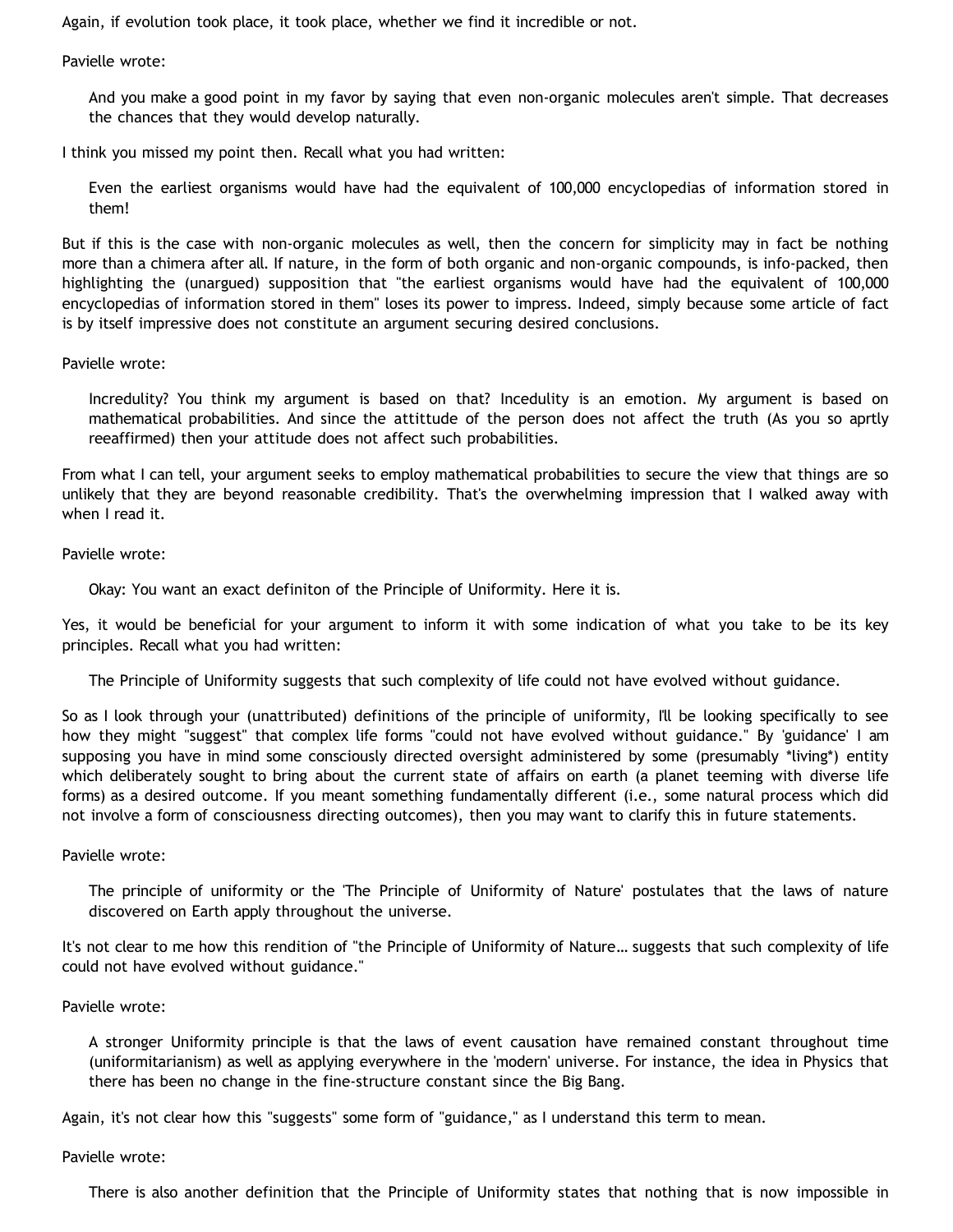principle was ever the case in the past.

It's still not clear how some form of "guidance" is suggested by any of this. In fact, quite the opposite is suggested (at least, by my understanding). These suggest to me that guidance would not be needed, since natural laws were in operation. Is "guidance" needed for the movement of tectonic plates? I don't think so; geological forces, operating according to natural law, make this happen. Is "guidance" required for intercellular activity? I don't think so; biochemical forces are at work here. From what you have presented, I'd say quite the opposite is suggested.

## Pavielle wrote:

There it is. The Principle of Uniformity affirms that natural laws are uniform throughout the universe. In my argument, I am reffering to the laws of probability, which make it highly unlikely that the universe could have spontaneoulsy come into being.

But if the universe always existed (which is my view; see below), then there's no need even to entertain the notion "that the universe could have spontaneously come into being." Existence exists, and the things that exist act according to their natures (that's the law of causality). So again, some form of conscious direction choreographing it all is not even implied, let alone "suggested."

## Pavielle wrote:

My watch example is not about comparing natural life to that which is artifical. You misenterpereted.

It may not have been your intention, but that is what your use of the watch in fact does: it compares (quite explicitly in fact) biology to artificial mechanisms, and I see this in itself as a means of stacking the deck. If your case has solid facts behind it, you wouldn't need to do this.

## Pavielle wrote:

It was a simple demonstration in probability.

One that actually misses its own point. Suppose you take that watch, as you suggested we do, put it into a bag and smash it with a hammer, and then shake it, every time you dump the contents of the bag onto a table top, you're going to have a new arrangement. Each arrangement is going to be statistically unique, and given the number of pieces involved and the spread of their distribution upon pouring out of the bag, just as astronomically improbable as the next outpouring will be. The whole thought experiment invites us to impose anthropomorphic conceptions of order to natural causality, which is why the comparison of biological organisms to artificial devices begs the question. It does this by seeding our expectation of a specific outcome: that the destruction of an object will result in its reassembly. But why should we expect this? Appeals to probability do not address this question, nor do they actually serve what the case intends to establish, for every outcome can be assessed as improbable in one way or another.

Take for example a deck of cards. If I were to give the deck of cards a good shuffle, and then I asked you to draw four cards, and you drew four aces right off the top, you'd probably say "Wow! What are the odds of that happening?!" That's because we put a certain value on like cards that the universe as such does not apply (the universe does not "value" anything; it wouldn't need to). But suppose you drew a seven of clubs, a queen of hearts, a two of diamonds and a nine of hearts. I could just as easily exclam "Wow! What are the odds of that happening?!" Statistically both outcomes are equally improbable, equally unique. I could say in equal amazement to both outcomes, "I've never seen that before!" So appeals to probability really do not impress me in the final analysis. I'm more interested in why you think a conscious agent is involved in the appearance of life on earth. But your argument seems to skirt from directly engaging this specific issue, which is the big daddy issue of theism.

Moreover, it remains to be explained exactly to what in nature (or in the details of the theory of evolution) the smashing of the watch and shaking of its parts in a bag are supposed to be analogous. The theory of evolution does not teach that new species evolve from the smashing and shaking up of their ancestors. So this in itself constitutes a weakness in your analogy.

#### Pavielle wrote:

In fact, becuase the universe is more complex than any watch, the probability of the universe simpley coming into being without guidance is actually less.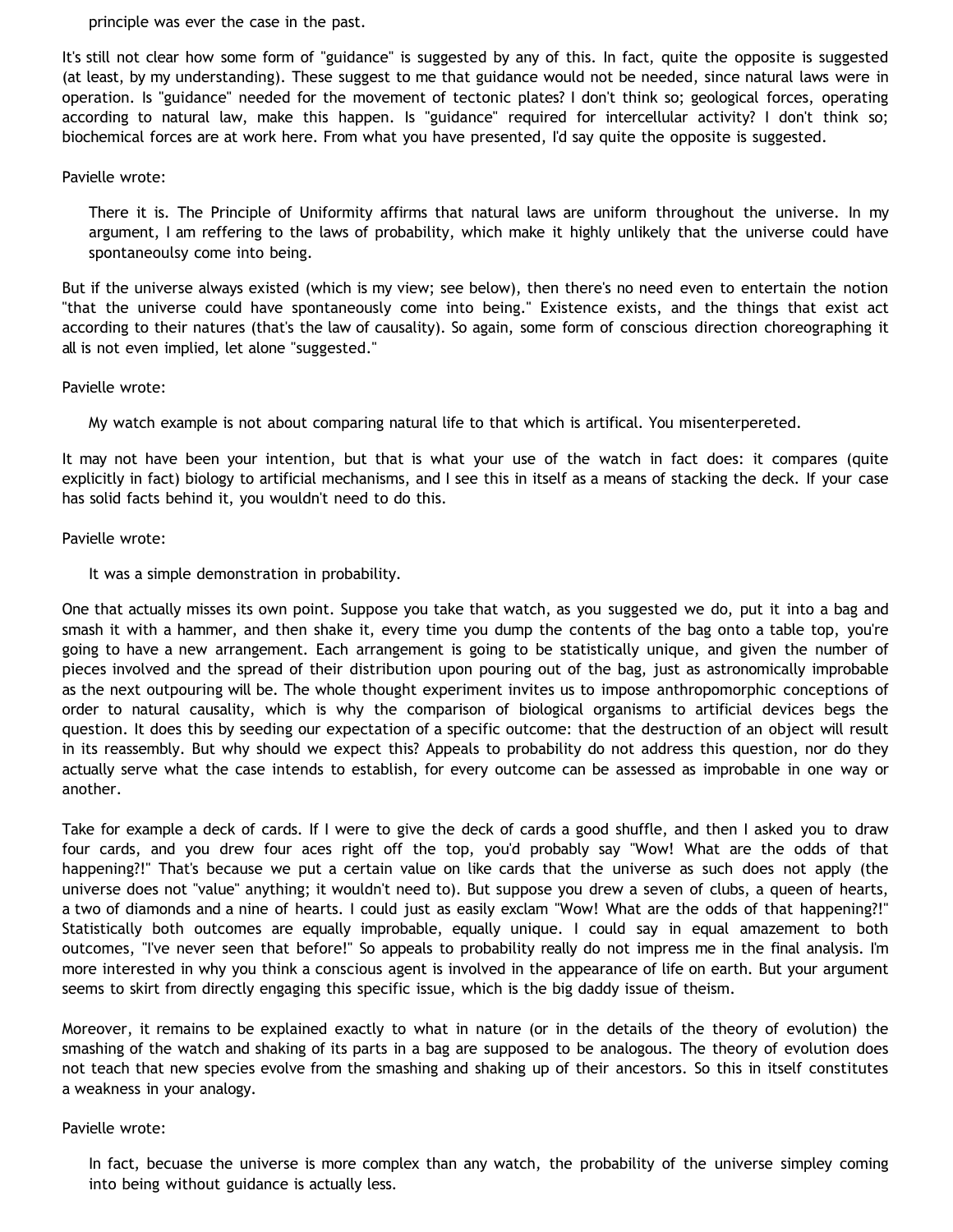Well, for one thing, I see no reason to suppose that at one time the universe did not exist, so it seems arbitrary as well as conceptually fallacious to look for an explanation for how it "came to be." If the universe has always existed (again, see below), then there's no need to fuss over "the probability of the universe simpley coming into being," with or without guidance. Again, the issue which needs your attention is this notion of "guidance" which you want to introduce. Splitting hairs about probability is beyond moot; we all know that highly improbable things take place all the time. But since your case for divine guidance rests on the assumption that the universe did not always exist, just by knocking out the latter I've already provided good reason to reject the former. Hence my atheism (that is, non-belief in theism) is on solid ground.

#### Pavielle wrote:

If you would like, I can use a different analogy, but the effect will be the same: All the parts of a cell are floating in infinity. What are the chances that they will come together perfectly? Astronomical. Even after millions and millions of years? Still astronomical.

And the lack of impressiveness remains the same. Not to mention that the notion of "floating in infinity" is meaningless to me, the supposition that it is highly or "astronomically" improbable that the contents of the first cell would somehow unite into a single entity, is not sufficiently conclusive to warrant our consideration of alternative explanations, especially if they are arbitrary and internally contradictory, such as is the case with theism. It remains to be proven that such is *impossible*. By saying that the occurrence in question is merely *improbable*, you are, whether you realize it or not, tacitly conceding that said occurrence is still *possible*, just unlikely. So if the occurrence is conceded to be *possible*, then the urgency to consider alternatives loses steam.

But now step back and get a wider picture: suppose you want me to think that it is patently impossible for this to happen, given the known laws of nature. But then you want me to accept as not mere possibility, *but as a holy fact*, that a form of consciousness wished the universe into existence. Think about that for a moment. What known laws of nature support this notion? You appealed to the known laws of nature in order to rule out the possibility of life somehow generating from non-living substances, but then when it comes to considering the alternative that theism promotes, the laws of nature are no longer to be consulted in the matter. Is there any evidence in nature of a consciousness which can make real and actual something it wishes in its imagination? I'd like to see this. Perhaps it could wish me a million dollars.

#### Pavielle wrote:

This is a kind exapmle, since I am even giving the cell (A natrual thing) time. Time wouldn't have existed prior to the Universe becuase time, space, and matter must coexist. Also, the cell (Analogous to the Universe) already has all its parts. The Universe would have come from nothing. FInally, the universe is more complex than a cell.

None of this is meaningful to me since I do *not* begin with *non-existence*. Since I begin with *existence* (i.e., the universe), I have no need to hypothesize about what could or could not have existed "prior to the Universe." In fact, the expression "prior to the Universe" is utterly referenceless (unless of course one sacrifices his rational faculty on the altar of his imagination and proceeds to invent fantasies). If we begin with existence, then there's no problem. But if we begin with non-existence, then you've got an insurmountable problem: questions of *how* existence came to exist where there was no existence before necessarily presuppose the law of causality (for you cannot answer the "how" part of the question without at least implicitly assuming the law of causality), and yet the law of causality itself presupposes the fact of existence (since causality is the relationship between an entity and its own actions). So, unless you're willing to commit the fallacy of the stolen concept, you need to begin with existence.

Theism, however, seeks a compromise between these two: it wants thinkers to take seriously the notion that existence needs an explanation in something beyond it (e.g., "The universe had a cause!"), but it also tries to pass itself off on the legitimacy of beginning with something already existing. The stipulation of theism, however, is that this pre-existing something cannot be the universe as such (even though the universe is the sum total of existence, and we know this exists); rather, it wants to begin with a *form of consciousness*, which simply dooms theism to metaphysical subjectivism: it asserts that a *subject* of consciousness holds metaphysical primacy over all objects distinct from itself. There's nothing more subjective than such a view, and nothing more antagonistic to the concept of truth as such.

#### Pavielle wrote:

As for life being natural of unnatural, that cannot be assumed or determined directly. It must be deduced through evidence. I was not assuming anything. Just demonstrating the low probability of the universe coming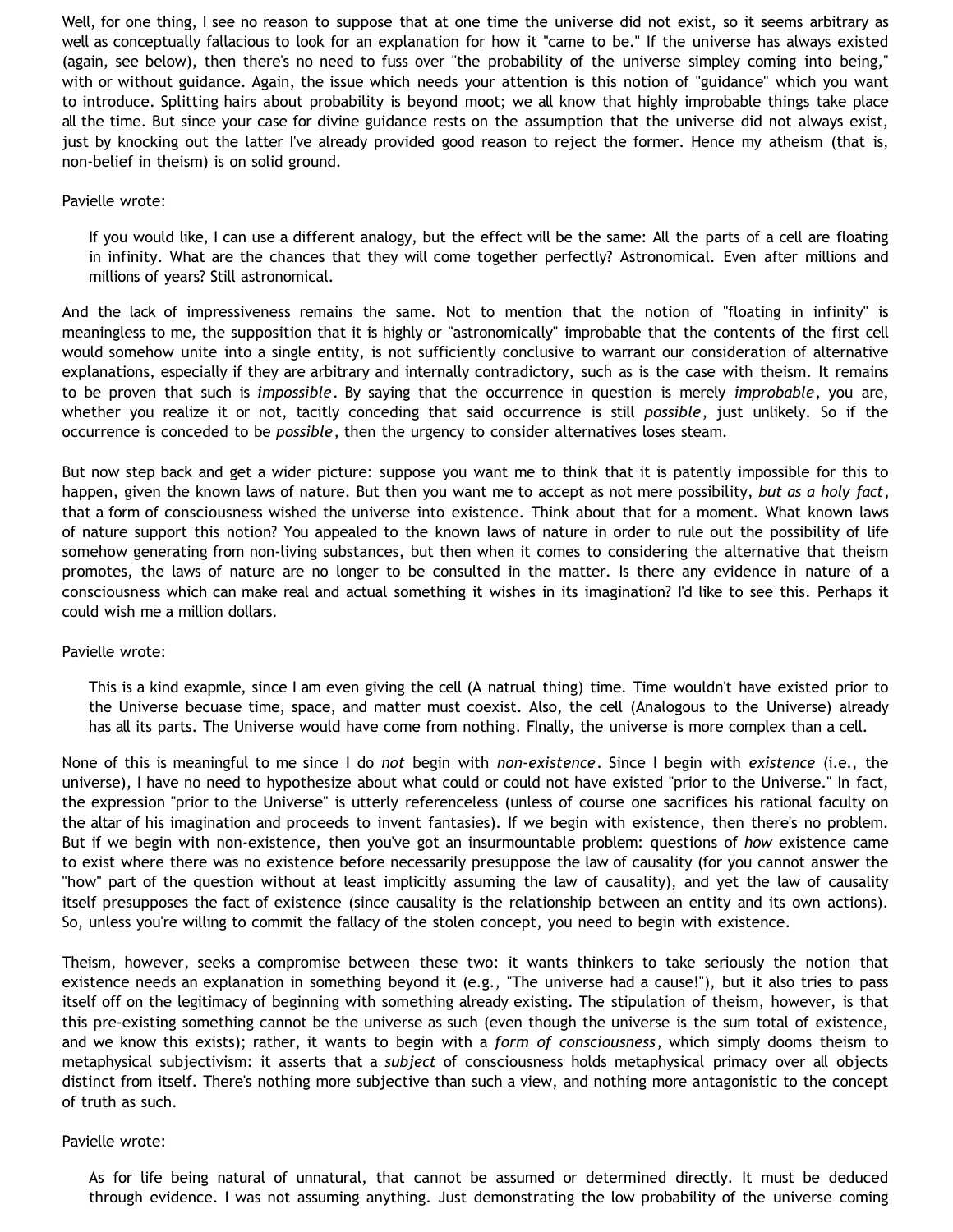into being spontaneously.

I hope you see the point of the objection I raised. If life is natural, then there's no reason to suppose that natural processes are insufficient to make life a reality. We see this all day long. But the argument you want to make needs to trade on the notion that life is somehow analogous to designed artifice (like a watch). I've given some indication as to why this is a very weak analogy. Doug Krueger gives more points to show why the design argument rests on a weak argument in his book *What Is Atheism?*

Pavielle wrote:

I would enjoy it if you would attempt to tear apart the rest of my arguemnt. Particularly about the Big Bang Theory.

Regarding the 'big bang' theory, see below. As to other parts of your piece, they will have to wait until another time. For now, I hope it is clear why the portions of your opening statement that I have reviewed are conclusively dismissable.

Pavielle wrote:

By trying to tear apart my arguments against evolution and biogensis, you merely rebuttled my intimations at the nature of God.

That's all I sought to do. In fact, I was hoping to find stronger indicators of the existence of a conscious entity behind it all (to account for the "guidance" that you have asserted), but your statement provided no justification for this that I could find.

Pavielle wrote:

The Big Bang Theory is the clicker.

If that's the case, then I don't think you have a case.

Pavielle wrote:

It is ulimately what decides if there is a God or not.

If that's the case, why doesn't the bible ever discuss the 'big bang' theory? Why the need for all the prophecies, an incarnation in first century Palestine, and other "signs" to demonstrate its existence?

Pavielle wrote:

Scientifically at least.

Ah, I see. You mean, as opposed to religious faith. Got it. Well, we can put the matter to rest then.

Pavielle wrote:

All you have proved in your arguemnts is that you disagree with me that God created life.

If that's what you think, I suggest you go back and review what I have presented. What I did is show how your reasons for supposing that a conscious entity was involved in the development of life on earth are dismissable. You've not shown that they can withstand my points of criticism. This is more than simply disagreeing with you. In fact, I could still agree that a god created life (for instance, I could wish that this were the case in spite of evidences to the contrary), so my agreement or disagreement are not a factor here.

Pavielle wrote:

You did not disprove His existence or His involvement in the Big Bang.

There is no need to prove that the non-existent does not exist. If X does not exist, why would anyone need to prove it doesn't exist? The onus is on you to prove that it does exist, if you want others to take your claim that it exists seriously.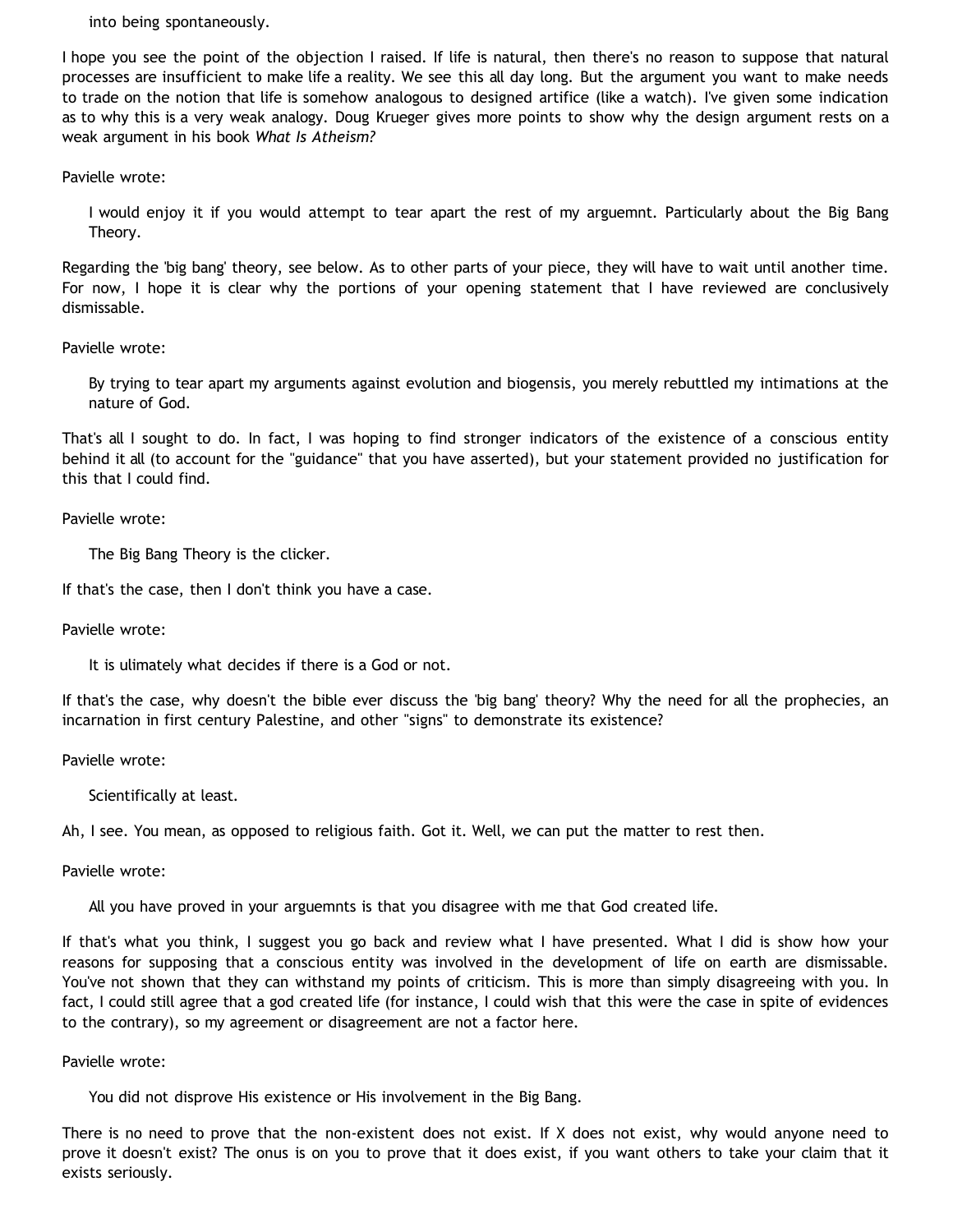#### Pavielle wrote:

In fact, unless you can come up with some specific evidence in favor of biogenesis and evolution (I plan to add more against it as the debate goes on), you have failed to disprove any of my points.

Wrong again. Your points, even if we accept them as you have presented them, would only show that abiogenesis is "astronomically improbable," based on what we know now. This would not prove that it is impossible, which is what you would need to prove in order to rule out naturalistic explanations. But then there's the quandary that I pointed out above: you want me to suppose that explanation X is so improbable as to dismiss it as virtually impossible, and yet embrace explanation Y as not only merely possible but absolute holy fact, and yet I would have to be utterly dishonest to do this.

### Pavielle wrote:

Most of them you merely conveniently misinterperted to suggest that I was operating on and emotional level and therefore my argument was flawed.

I don't think I misineterpreted what you had presented. The portion of your argument that I reviewed reads quite strongly as one reducing ultimately to an argument from incredulity, disguised of course to look like something else, but an argument from incredulity in the end. Earlier in your opening statement, you affirmed absolute truth, in fact you affirmed views which reduce to the primacy of existence principle (since you affirmed that one's attitudes and beliefs do not alter the facts which inform our truths). But then you went on to say how improbable all these proposed solutions are, which is intended to mean we should think them too beyond the pale to be believeable. Hence, we ultimately have an argument from incredulity: if naturalistic explanations are deemed "astronomically improbable," then it would be ridiculous to believe them. Consequently, the explanation resides in something "beyond nature," and the believeability of this alternative explanation is not questioned or scrutinized. It might fly if I were confessionally committed to such an argument's intended conclusion and wanted to settled nagging doubts which are difficult if not impossible to fully quench. But is that an intellectually honest course to take?

## Pavielle wrote:

As I have clarified, I am operating on natural and mathematical laws to determine probability.

Your argument's appeal to mathematics and probability is really just a cover, in order to give your faith claim an air of respectability. But look at how the views of absolute truth you presented in your opening statement presuppose the primacy of existence principle (which is the recognition that existence exists *independent of consciousness*), and yet what you want to conclude in your argument reduces to the primacy of consciousness view of metaphysics (which asserts that reality, existence, the universe, etc. *depend on a form of consciousness* - cf. your "guidance"). This is to say, you need to identify your starting point, show it to be conceptually irreducible, identify the means by which you are aware of it, and then explain how it is compatible with the position you are defending. Then, if you continue to insist that your god is real, you will need to explain how other thinkers can distinguish your god from something you're simply imagining. Until you can do all of this, your case will remain vulnerable to my criticism, for these issues are where the rubber hits the road.

# Pavielle wrote:

Oh yeah... You can't say that life always existed unless the Universe was infinite. But since you did not dispute the Big Bang Theory, we must assume that the Universe is finite. Thus, since life was developed after the Universe, the existence of life must also be finete. In other words, life can not have always existed and evolved.

You're confusing the term 'infinite' with 'eternal', which I have found to be quite a common habit among theistic apologists. The two are not the same. My position holds that the universe is finite but also eternal. This is not a contradiction for the terms are not incompatible. Finitude in this respect has nothing to do with time, but with *identity*. To exist is to be something specific, i.e., to be *finite*. The concept 'infinity' can only refer to a *potential* (such as the potential to continue extending a series beyond any specific measurement), not to an *actual*. The actual is always finite. The concept 'eternal', on the other hand, indicates that temporal measures do not apply. This is the case with the universe. By 'universe' I mean *the sum totality of all that exists*. To posit that any thing exists, is to include it, by virtue of its actual or supposed existence, in the totality of what exists, which is the universe. Since time is a form of measuring motion, it requires a standard, such as the earth's orbit around the sun: one orbit equals one year. Thus temporal measurement is possible *within* the universe (i.e., within the *totality* of all that exists), since relative motion between bodies takes place within the universe. But when it gets to the universe as such, since there is by definition no such thing as something that exists outside the universe (the universe by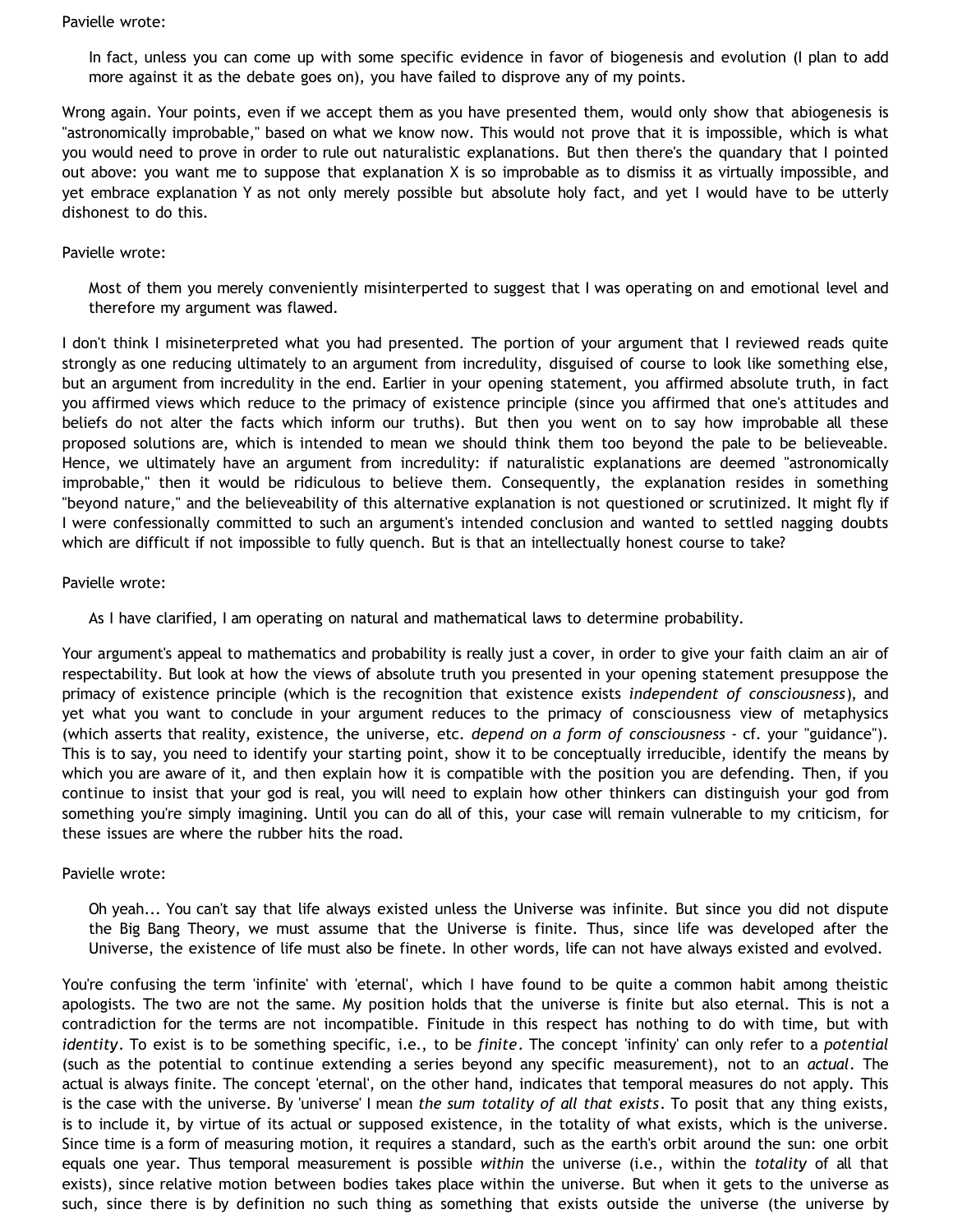definition includes everything that exists), temporal concepts do not apply for there is no relative motion between the universe and "something else" to provide those concepts with the fixed standard they require. Hence, the universe is literally eternal.

I did not comment on the 'big bang' theory, first because it does not counter my position that the universe is eternal (it serves more to explain the current inflationary distribution of what exists in the universe as opposed to offering an explanation for existence as such), and also because I tend to take such theories with a heaping grain of salt: I am not an advocate of the 'big bang' theory, but I'm open to accepting it as truth if the evidence for it is conclusive. Then again, it's like the issue of the origin of life: I don't think it's a very important issue, certainly not in philosophy. (I know, this tends to disturb many theists since they want people to take the question of origins so seriously; it's an area of inquiry where speculation and fantasy are quite difficult to distinguish from cogent assessments, thus providing ample opportunity for mystics to insert the hand of their invisible magic being.)

### Pavielle wrote:

Gees, one last thing. If we are not to determine the origon of life by basing are deductions are life that currently exists, then we would be floating in the dark and using only blind faith. In that case, someone who said that all life arose from a pot of noodle soup would be just as locigally valid as the scientist or creationist. If we can't deduce the origon or development of life by looking at living things today, then evolutionists are way off base becuase that is exactly what they do.

I agree that we need to take the knowledge that we have already validated of the present as a point of departure. This would include our knowledge of the primacy of existence principle as well, especially given its fundamentality to cognition. But I also think that scientists should guard against arbitrarily ruling out what may actually be genuine possibilities, especially if new discoveries give them at least some objective footing. That's all I'm saying. Deeming something as astronomically improbable may be impressive to some, but if something that is thought to be astronomically improbable actually happened, then it happened, simple as that. (Again, truth is absolute, right?)

Pavielle wrote:

And, of course if bio-genisis is true then it will always be true, regardless of what I think. But it is a double edged sword. If God exists, He will always exist, regardless of what you may or may not believe Dawson.

Again, you appeal to the primacy of existence principle to undergird your view of truth, which is rational. But I suggest you examine this issue deeper so that you can see just why it is the case that the notion of a god contradicts this very necessary basis of truth as such.

#### Pavielle wrote:

Sorry, I keep noticing little inconsistencies in the rebuttal and have to keep going back to adress them.

Do you think there was an inconsistency in what I wrote? If so, can you pinpoint it for me?

by Dawson Bethrick

*posted by Bahnsen Burner at [8:00 AM](http://bahnsenburner.blogspot.com/2006/03/responding-to-pavielle.html)*

#### **4 Comments:**

[Pavielle](http://www.blogger.com/profile/20819142) said...

Hey Dawson,

You make some excellent points. I will be glad to continue this discussion... at some point. I will certainly write a response as soon as I can. However, it might not be for a while. I am incredibly busy right now becuase of AP exams and orchestra stuff. So be patient and I will get back to you.

Thanks for taking an interest! :)

-Pavielle (AKA Pavi)